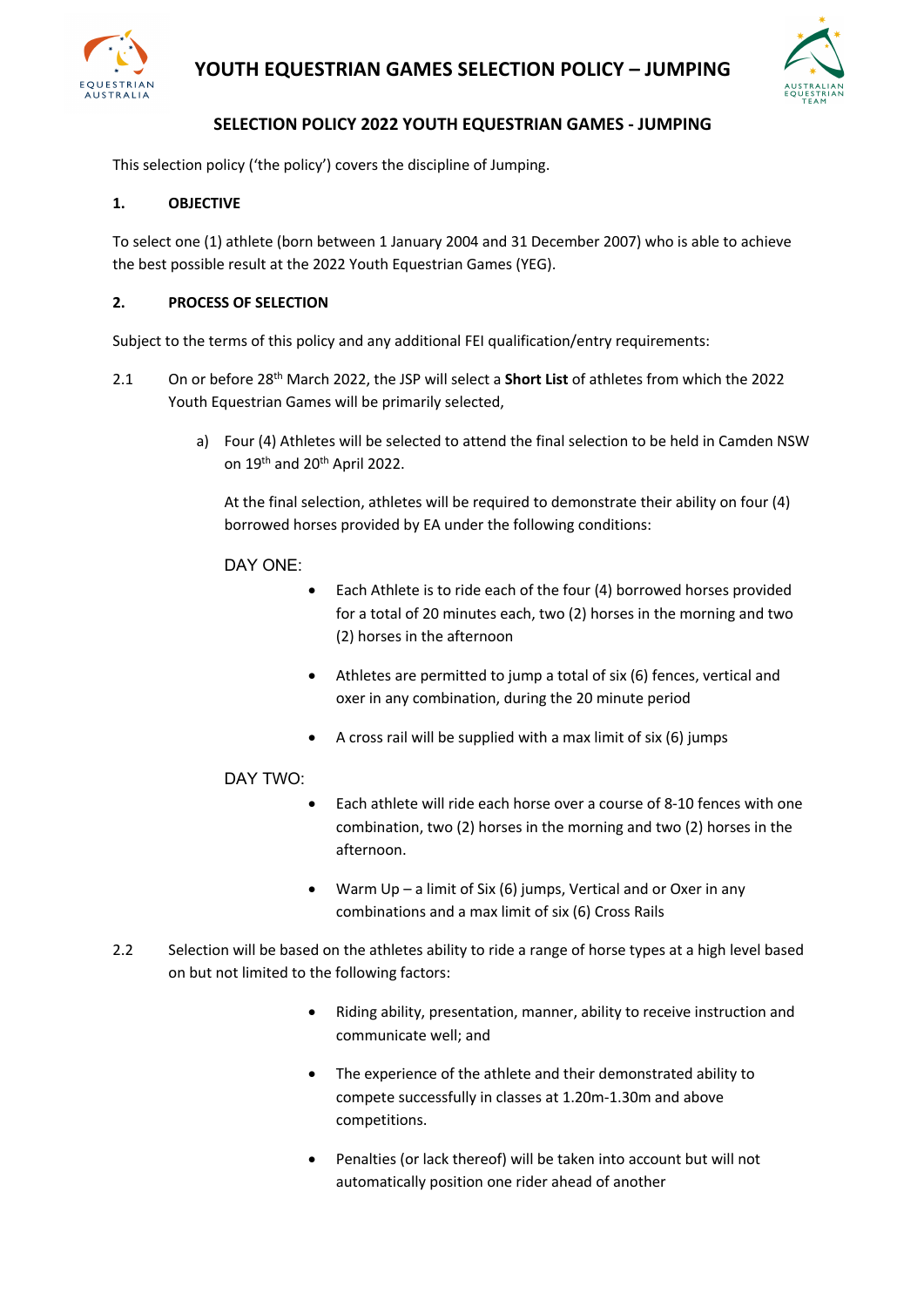



- 2.3 On or before **21st April 2022,** the JSP will select one (1) athlete to be "**the YEG Competitor**". A list of reserve athletes will be maintained through the short list, the reserves will be ranked according to the scoring system in 2.2.
- 2.4 Athletes who have fulfilled all selection criteria as per this document may be eligible for the Short List or YEG Selection.
- 2.5 This policy may be varied, amended or supplemented by EA from time to time, including where matters arise for which there is no explicit provision in the criteria. Any variation, amendment or supplement, must be in writing. EA will endeavour to give as much notice as possible to all persons affected by any variation, amendment or supplement to the Policy.

## **3. SUBSTITUTION**

- 3.1 Following selection of the YEG Athlete, if:
	- 3.1.1 In the opinion of the JSP (in consultation with the High Performance Director and the High Performance Jumping Manager), there has been a loss of form or fitness by the nominated YEG, the loss of form must be assessed to be likely to be ongoing and affect performance at YEG; or
	- 3.1.2 the nominated YEG athlete contravenes the EA Rules and policies; or

The nominated YEG athlete may be replaced by another reserve meeting the requirements for selection.

## **4. ELIGIBILITY FOR SELECTION FOR THE SHORT LIST**

- 4.1 For **Athletes** to be eligible for selection, all athletes must:
	- 4.1.1 Be current members of EA;
	- 4.1.2 Be eligible to compete for Australia as per FEI General Regulations Art. 119;
	- 4.1.3 Demonstrate to the satisfaction of EA that they are not suffering any physical or mental impairment that would prevent them from competing in the Youth Equestrian Games to the highest possible standard;
	- 4.1.4 Have acted and at all times act in such a manner so as to not bring the athlete, the discipline of Jumping or EA into public disrepute or censure
	- 4.1.5 Have agreed and sign the Athletes Agreement and comply with the Covid Plan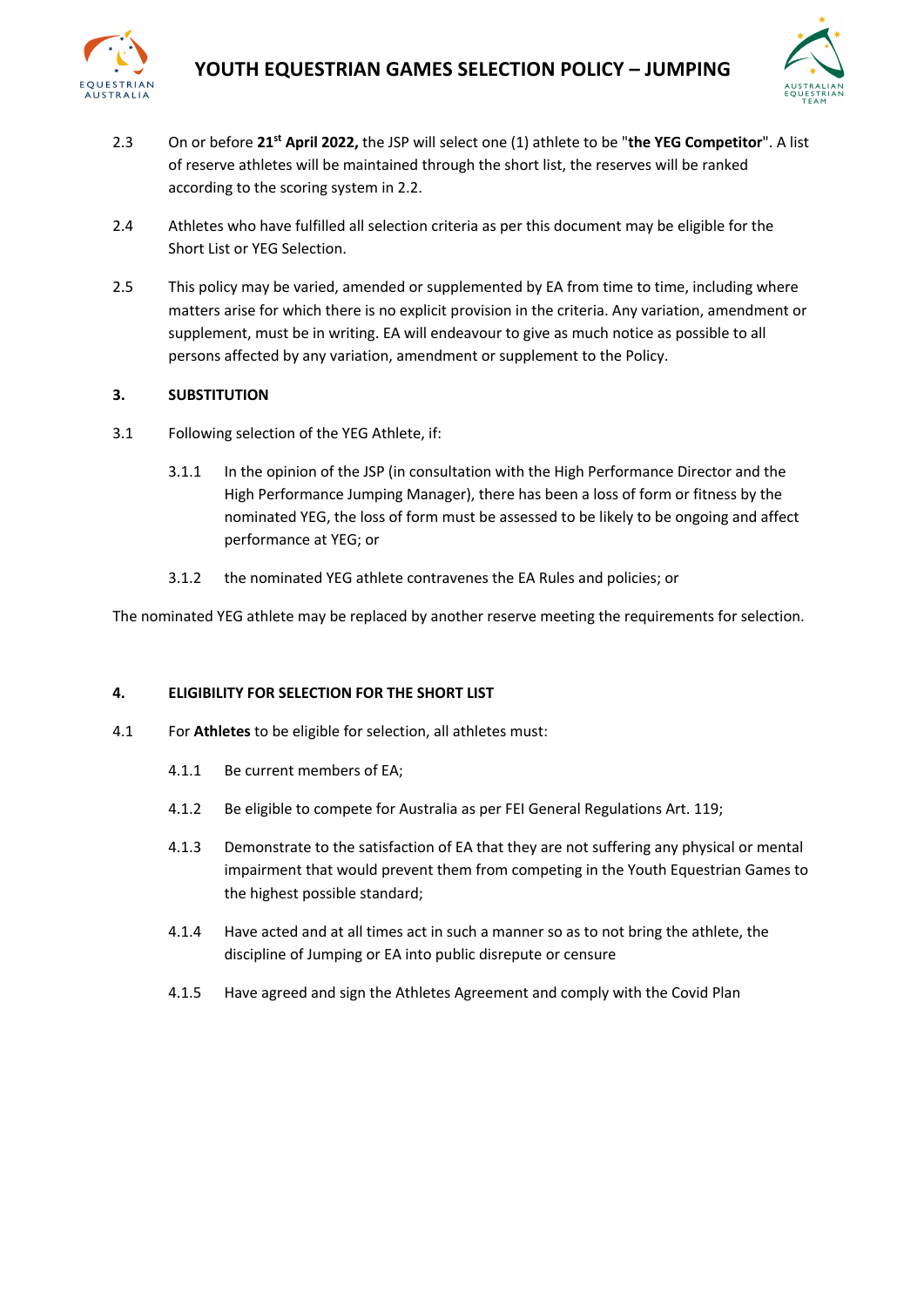



# **5. APPEALS**

- 5.1 Appeals concerning non-selection of athletes for the Youth Equestrian Games will be heard by an EA Appeal Tribunal in accordance with the EA Appeal By-Laws.
- 5.2 There will be one level of appeal only with the sole grounds for an Appeal being that this Selection Policy was not properly followed and/or implemented.
- 5.3 Only athletes (and/or their nominated guardian) may appeal their non-selection. An athlete (or guardian) must lodge the notice of intention to appeal in writing with the HPD of EA within three (3) working days from the date of the announcement of the YEG Selected Athlete.

## **6. NOMINATION CRITERIA**

The nomination criteria combines the FEI qualification requirements, the Competition Criteria and the General criteria.

6.1 FEI Qualification Process for the Youth

https://inside.fei.org/system/files/FEI\_Youth\_Equestrian\_Games\_2022\_Qualification\_System.pdf

Qualification period: Start: 1 April 2021 End: 25 May 2022

The Jumping Nomination Process offers athletes the opportunity to qualify for the 2022 Youth Equestrian Games by obtaining a Certificate of Capability confirming that the athlete has fulfilled the minimum eligibility requirements for the 2022 Youth Equestrian Games. Athletes must have achieved a combined score of not more than eight (8) penalties in the first and second rounds of an FEI Jumping World Challenge Category A Competition 3 and or Competition 1

## 6.2 **General Criteria**

All athletes vying for selection to the 2022 must have met the FEI MER requirements